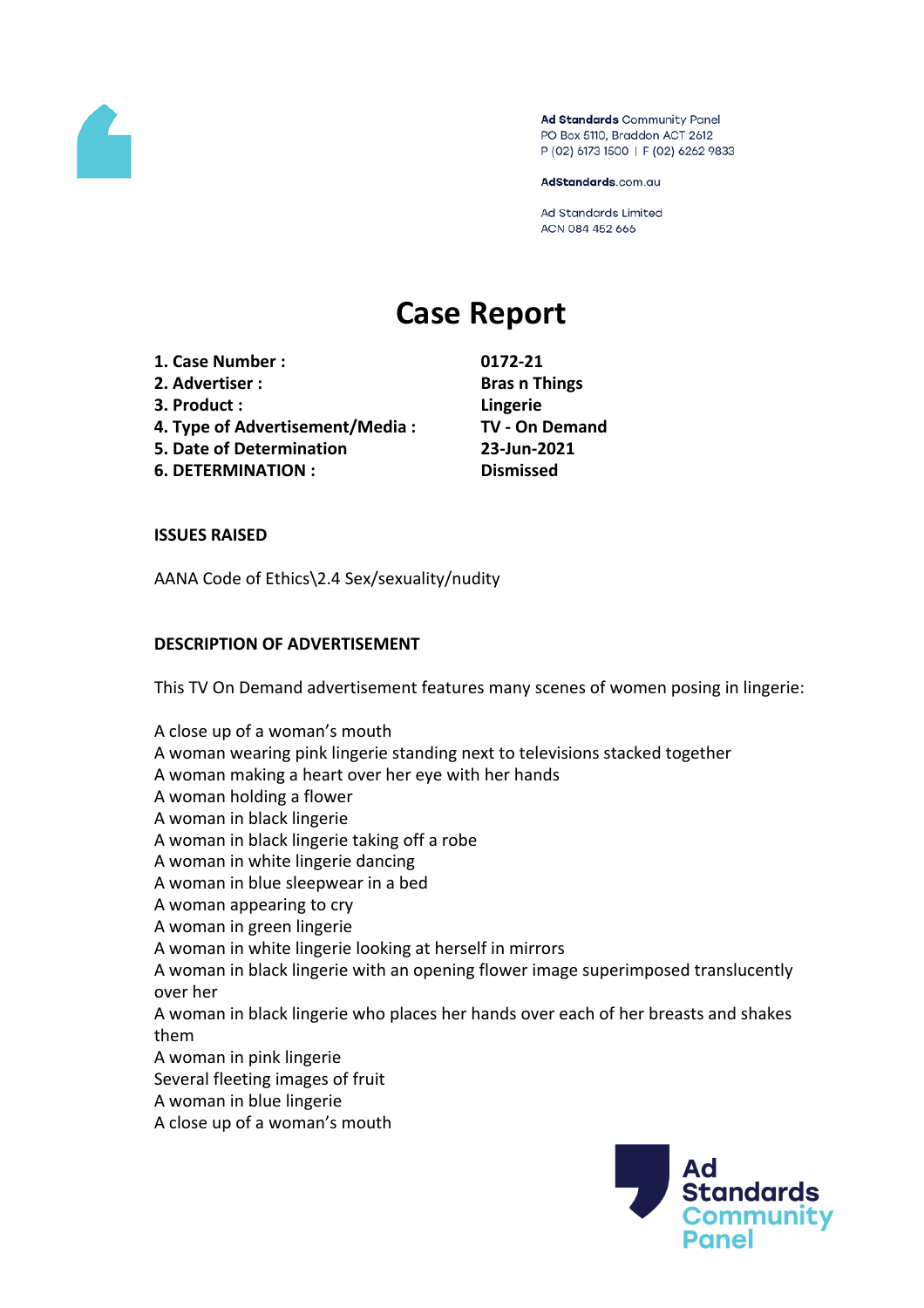

A woman in white lingerie and a jumper Three fast scenes of a woman in white lingerie, a woman in black lingerie and a different woman in white lingerie The text 'I am many things" on screens, and the business name.

# **THE COMPLAINT**

A sample of comments which the complainant/s made regarding this advertisement included the following:

*The sexualised positions of the models and the focus on mouths and fruit which are sexualised and not about the product being advertised*

*It's being shown with a G rated show and it's not appropriate for children. I don't think 10 and under children should be made to watch these inappropriate product launches which have no benefit to the company anyway!!!!!*

## **THE ADVERTISER'S RESPONSE**

Comments which the advertiser made in response to the complainant/s regarding this advertisement include the following:

*Advertiser did not provide a response.*

## **THE DETERMINATION**

The Ad Standards Community Panel (the Panel) considered whether this advertisement breaches Section 2 of the AANA Code of Ethics (the Code).

The Panel noted the complainants' concerns that the advertisement:

depicts sexualised positions of the models has a focus on mouths and fruit which are sexualised and not about the product being advertised.

The Panel viewed the advertisement and noted the advertiser did not respond.

# **Section 2.2: Advertising or marketing communications should not employ sexual appeal in a manner which is exploitative or degrading of any individual or group of people.**

The Panel noted the AANA Practice Note which provides guidance on the meaning of the terms exploitative and degrading: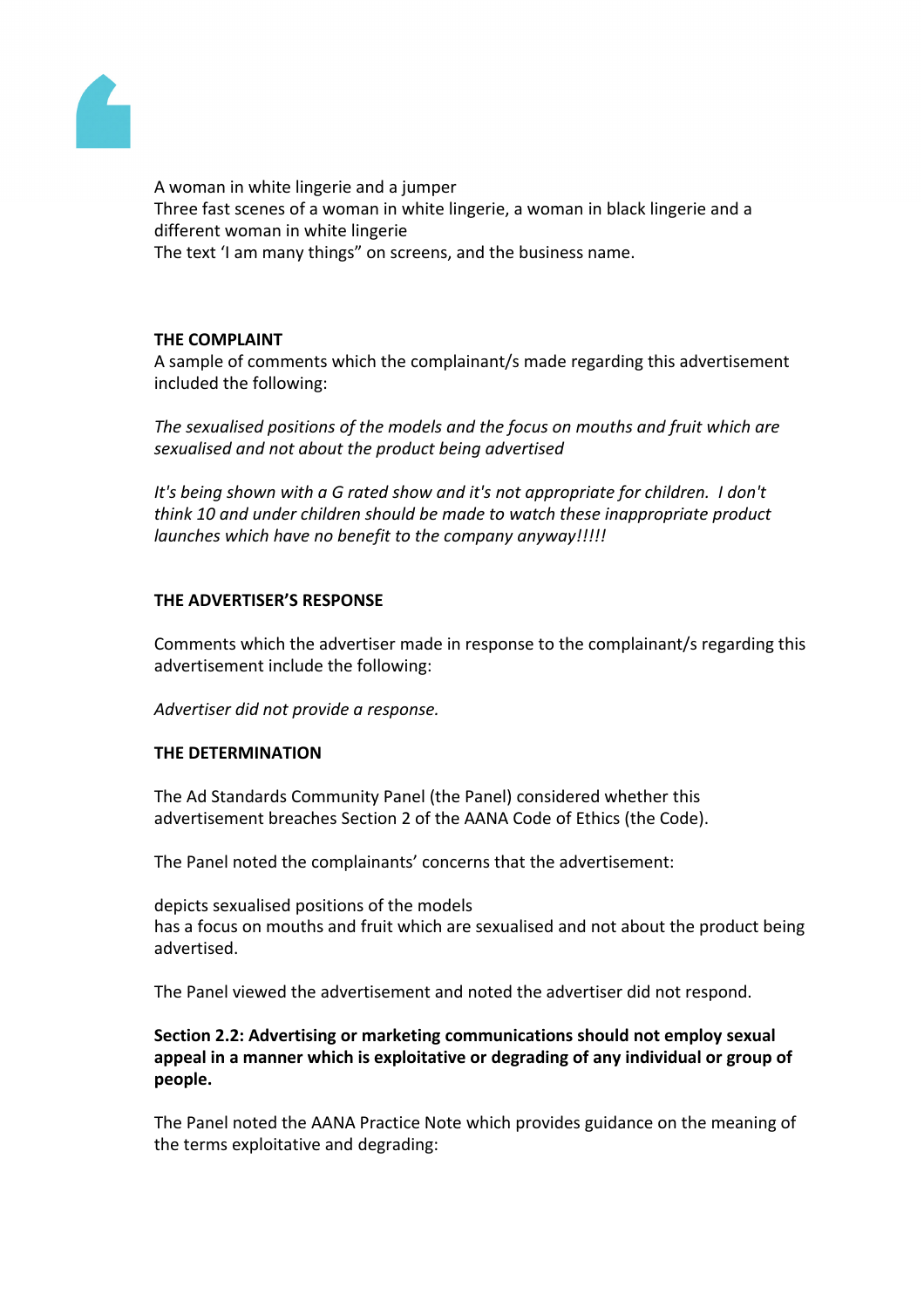

Exploitative - (a) taking advantage of the sexual appeal of a person, or group of people, by depicting them as objects or commodities; or (b) focussing on their body parts where this bears no direct relevance to the product or service being advertised. Degrading – lowering in character or quality a person or group of people.

# **Does the advertisement use sexual appeal?**

The Panel noted the advertisement featured a number of women in lingerie and in particular noted that one of the women is depicted lying on a bed running her hands over her body and another woman is depicted shaking her breasts. The Panel considered that the advertisement did contain sexual appeal.

# **Does the advertisement use sexual appeal in a manner that is exploitative?**

The Panel noted that the overall theme of the advertisement is that women are complex and are in control of their own stories/lives. The Panel considered that the advertisement did not portray the women as objects or commodities. The Panel noted that the advertised product is lingerie and that any focus on the woman's bodies was directly relevant to the advertised product.

The Panel considered that the advertisement did not employ sexual appeal in a manner which is exploitative of the women.

# **Does the advertisement use sexual appeal in a manner that is degrading?**

The Panel considered that the advertisement presented the women as strong and in control. The Panel noted that the overall theme of the advertisement is that women are complex and are in control of their own stories/lives. The Panel considered that the advertisement did not portray the women in a way which lowered them in character or quality.

The Panel considered that the advertisement did not employ sexual appeal in a manner which is degrading to the women.

## **Section 2.2 conclusion**

Finding that the advertisement did not employ sexual appeal in a manner which is exploitative or degrading of an individual or group of people, the Panel determined that the advertisement did not breach Section 2.2 of the Code.

# **Section 2.4: Advertising or Marketing Communications shall treat sex, sexuality and nudity with sensitivity to the relevant audience.**

The Panel noted the Practice Note for the Code states:

*"Overtly sexual images are not appropriate in outdoor advertising or shop front windows.*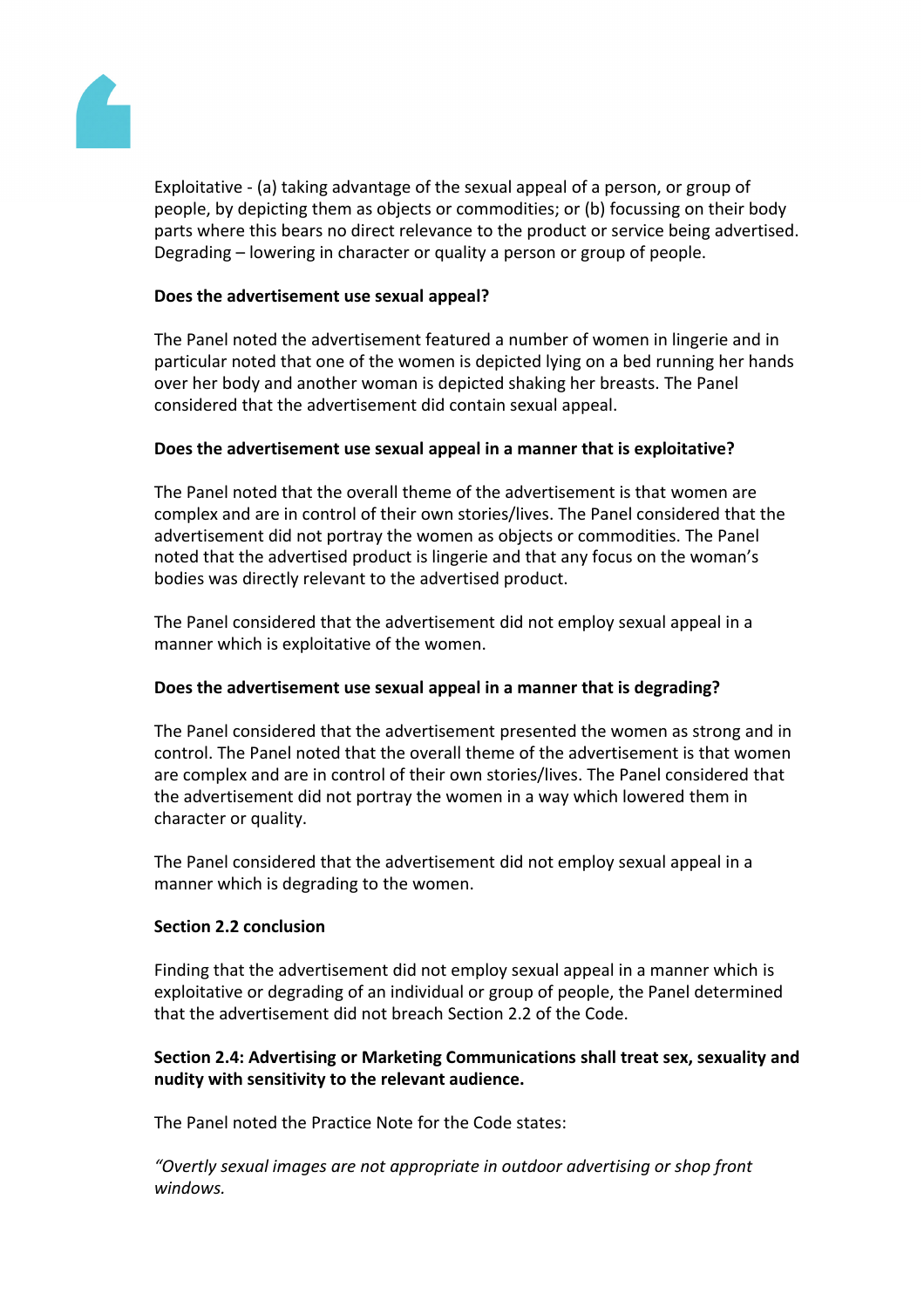

*"Although not exhaustive, the following may be considered to be overtly sexual: • Poses suggestive of sexual position: parting of legs, hand placed on or near genitals in a manner which draws attention to the region;*

*• People depicted in sheer lingerie or clothing where a large amount of buttocks, female breasts, pubic mound or genital regions can be seen; The use of paraphernalia such as whips and handcuffs, particularly in combination with images of people in lingerie, undressed or in poses suggestive of sexual position;*

*• Suggestive undressing, such as pulling down a bra strap or underpants; or • Interaction between two or more people which is highly suggestive of sexualised activity.*

*"Discreet portrayal of nudity and sexuality in an appropriate context (eg advertisements for toiletries and underwear) is generally permitted but note the application of the relevant audience. More care should be taken in outdoor media than magazines, for example.*

*"Images of models in bikinis or underwear are permitted, however, unacceptable images could include those where a model is in a suggestively sexual pose, where underwear is being pulled up or down (by the model or another person), or where there is clear sexual innuendo from the ad (e.g. depicting women as sexual objects)."*

## **Does the advertisement contain sex?**

The Panel considered whether the advertisement contained sex. The Panel noted the definition of sex in the Practice Note is "sexual intercourse; person or persons engaged in sexually stimulating behaviour".

The Panel considered that the visual focus of the advertisement was on the products being promoted and the voice over was detailing the many aspects of a woman's story. The Panel considered that the advertisement did not suggest or depict sex.

## **Does the advertisement contain sexuality?**

The Panel noted the definition of sexuality in the Practice Note is "the capacity to experience and express sexual desire; the recognition or emphasis of sexual matters".

The Panel noted the advertisement featured a number of women in lingerie and in particular noted that one of the women is depicted laying on a bed running her hands over her body and another woman is depicted shaking her breasts. The Panel considered that both scenes and the advertisement as a whole contained sexuality.

## **Does the advertisement contain nudity?**

The Panel noted that the definition of nudity in the Practice Note is "the depiction of a person without clothing or covering; partial or suggested nudity may also be considered nudity".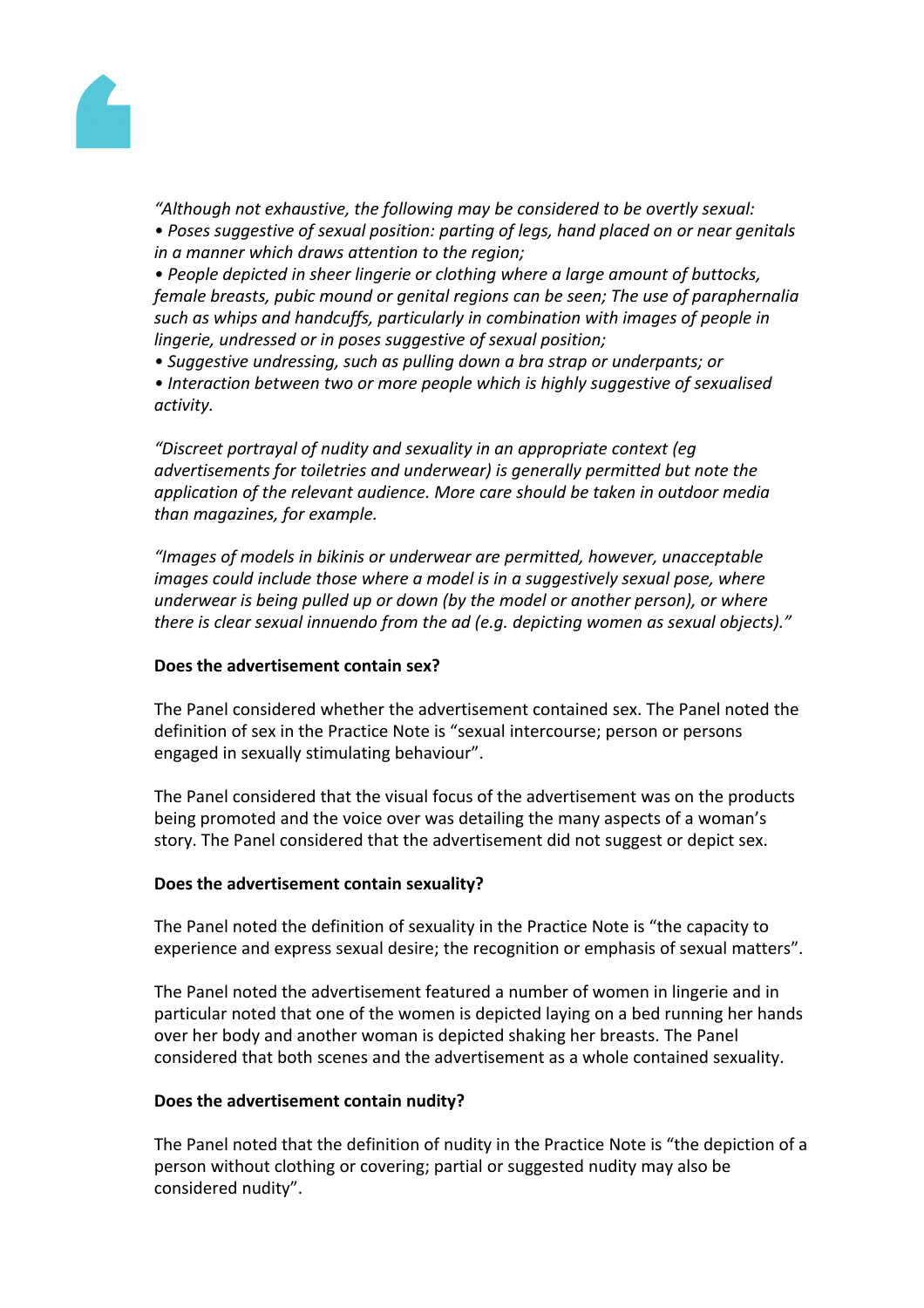

The Panel noted that the advertised product is lingerie and the women are portrayed wearing the product. The Panel considered that while the women's genitals and entire breasts are not exposed, some members of the community would consider the depiction of a person in lingerie to constitute partial nudity.

# **Are the issues of sexuality and nudity treated with sensitivity to the relevant audience?**

The Panel noted that the definition of sensitivity in the Practice Note is "understanding and awareness to the needs and emotions of others".

The Panel considered that the requirement to consider whether sexual suggestion is 'sensitive to the relevant audience' requires them to consider who the relevant audience is and to have an understanding of how they might react to or feel about the advertisement.

The Panel noted that this advertisement was broadcast on TV On Demand and that the complainants' had viewed it white watching Masterchef. The Panel considered that the audience of the advertisement would be broad and may include children.

The Panel noted a complainant's concern about a focus on mouths and fruit which are sexualised and not about the product being advertised.

The Panel noted that scenes showing images of fruit were very fleeting, lasting less than a second, and noted that the scenes are simply of fruit with no person interacting with he fruit. The Panel noted that there are scenes showing a close up of a person's mouth however in both the woman is smiling and showing the gap in her teeth and the Panel considered that the scenes are not sexualised.

The Panel noted the scene where a woman is lying on her back wearing sleepwear on a bed running her hands over her stomach. The Panel noted that the woman's hands are near her stomach and that they are not near her genitals. The Panel considered that while this pose is mildly sexualised, this scene did not contain a level of sexuality which would be inappropriate for the relevant audience of Masterchef or general TV On Demand viewers.

The Panel noted the scene where a woman in black lingerie places her hands over each of her breasts and shakes them. The Panel noted this scene is very brief and the woman is shown laughing immediately beforehand. The Panel considered that the woman is not performing the action in a sexualised manner. The Panel considered that while this pose is mildly sexualised, this scene did not contain a level of sexuality which would be inappropriate for the relevant audience of Masterchef or general TV On Demand viewers.

The Panel considered that overall the visuals in the advertisement were fast moving and there was no particular focus on any of the women's bodies or body parts. The